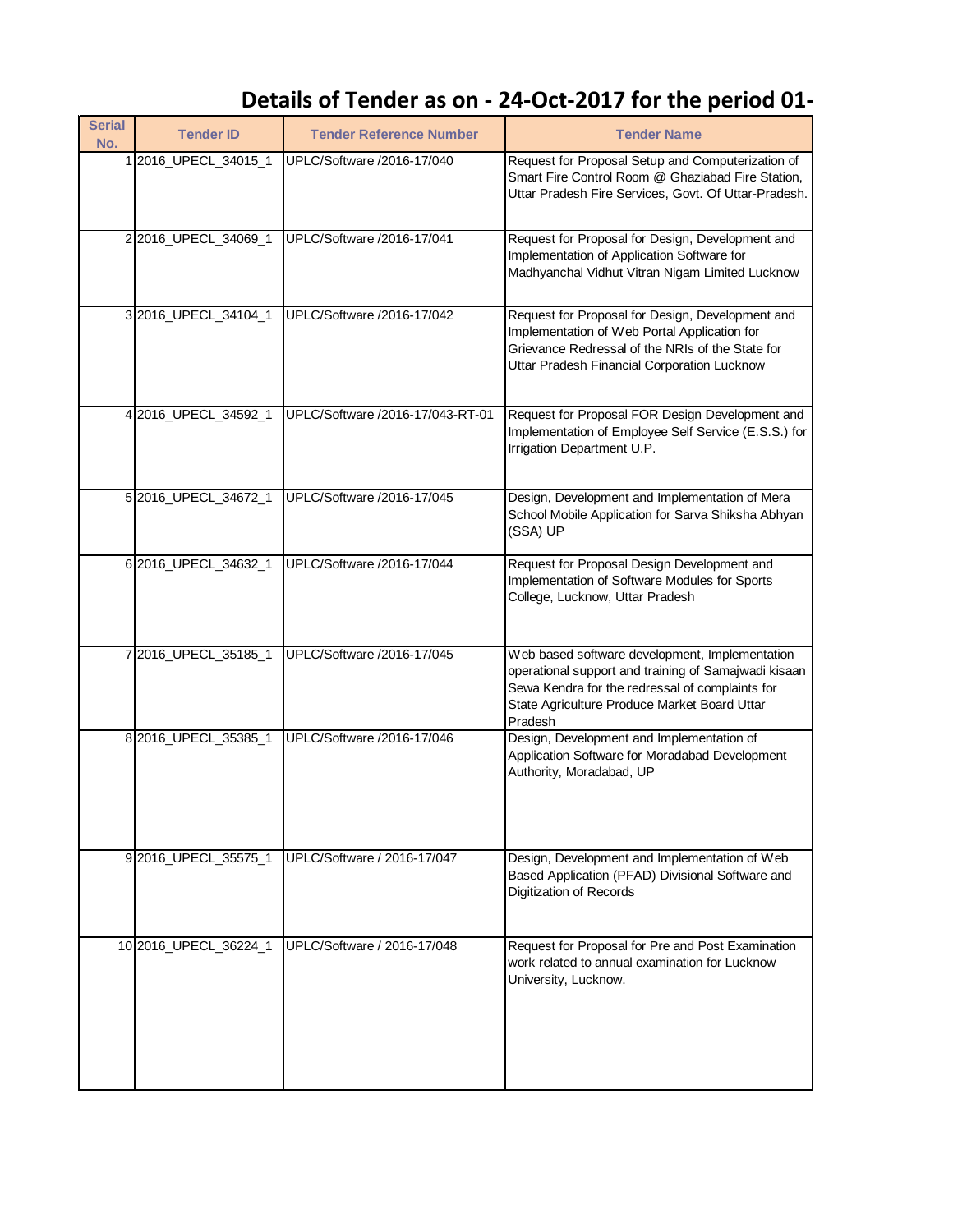| 12 2016_UPECL_37636_1 | UPLC/Software /2016-17/050  | DESIGN, DEVELOPMENT, IMPLEMENTATION,<br>HOSTING, OPERATIONAL TRAINING AND<br>OPERATIONAL SUPPORT OF WEB BASED<br>SOFTWARE FOR DHARMARTH KARYA VIBHAG,<br>UTTAR PRADESH                             |
|-----------------------|-----------------------------|----------------------------------------------------------------------------------------------------------------------------------------------------------------------------------------------------|
| 13 2016_UPECL_37671_1 | UPLC/Software /2016-17/051  | Design, Development and Implementation of Mobile<br>App for Nawab Wajid Ali Shah Prani Udyan Lucknow<br>U.P.                                                                                       |
| 14 2016_UPECL_37673_1 | UPLC/SOFTWARE / 2016-17/52  | Design, Development and Implementation of Online<br>Application Software for Veterinary Council, Uttar<br>Pradesh                                                                                  |
| 15 2016 UPECL 37942_1 | UPLC/Software /2016-17/053  | Design, Development and Implementation of Web<br>Application Software for Uttar Pradesh Matsya Vikas<br>Nigam Limited                                                                              |
| 16 2016_UPECL_37945_1 | UPLC/Software /2016-17/054  | Design, Development and Implementation of GPF<br>Monitoring and Pension Management System for<br>Veer Bahadur Singh Purvanchal University Jaunpur                                                  |
| 17 2017_UPECL_38693_1 | UPLC/Software /2016-17/055  | DESIGN, DEVELOPMENT AND<br><b>IMPLEMENTATION OF WEB BASED</b><br>APPLICATION SOFTWARE FOR GORAKHPUR<br>DEVELOPMENT AUTHORITY GORAKHPUR                                                             |
| 18 2017_UPECL_38694_1 | UPLC/Software / 2016-17/056 | Design, Development and Implementation of Web<br>Based Application for Verification work through<br>Digital Signature with QR Code Integration on Mark<br>Sheets and Degrees of UPRTOU, Allahabad. |
| 19 2017_UPECL_38696_1 | UPLC/Software /2016-17/057  | <b>WEB-BASED APPLICATION DESIGN AND</b><br>DEVELOPMENT FOR PIS - PERSONAL<br>INFORMATION SYSTEM, PAYROLL, CM RURAL<br>EMPLOYMENT SCHEME MONITORING SYSTEM<br>AND MONITORING OF REBATES ON KHADI    |
| 20 2017_UPECL_38702_1 | UPLC/SW/ 2016-17/058        | Supply of Rugged Handheld Unit with ready to use<br>Application for Management of Logging,<br>Transportation and Sales of Forest Produce for the<br>Uttar Pradesh Forest Corporation (UPFC)        |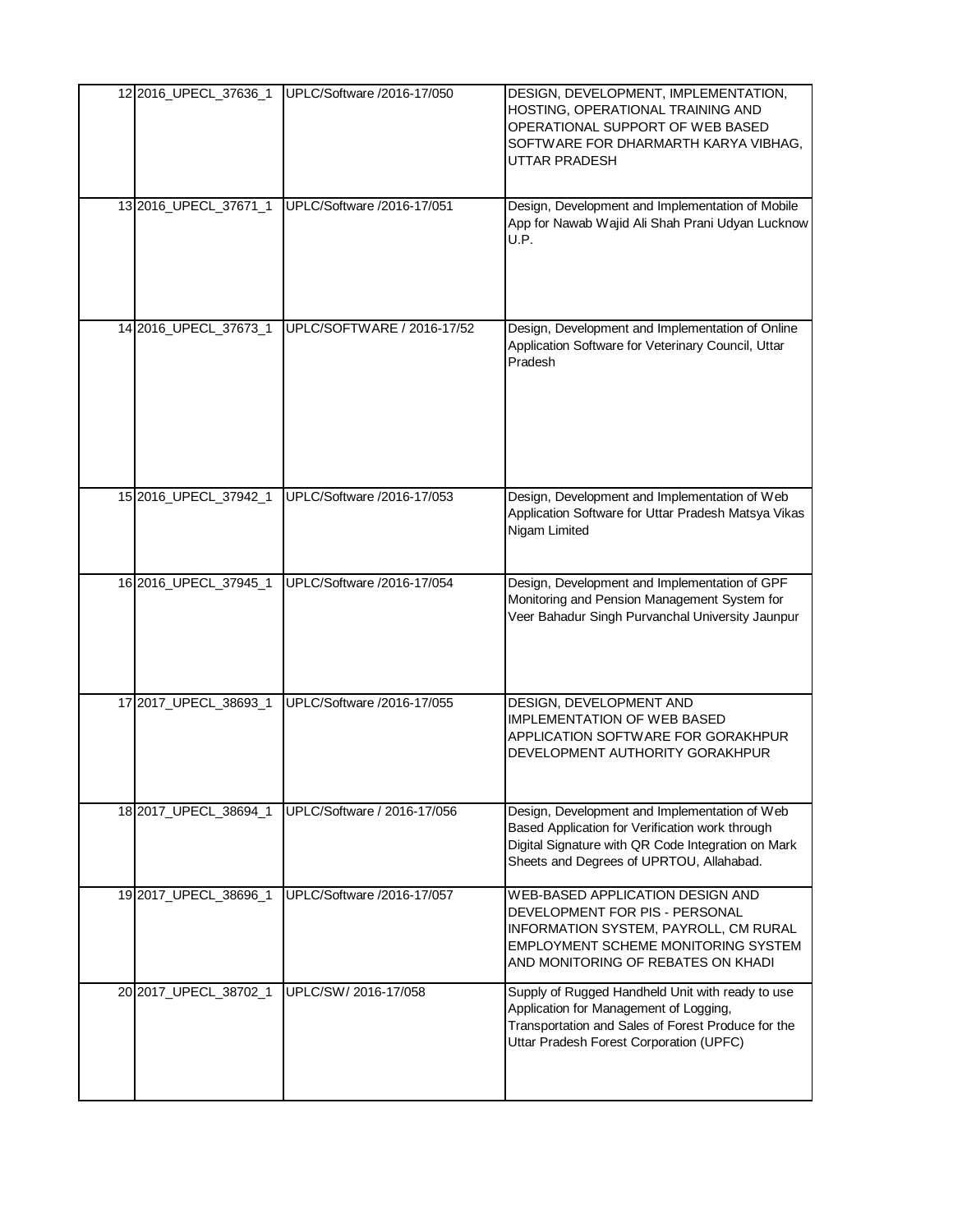|                       | 21 2017_UPECL_38711_1 UPLC/Software /2016-17/060 | DESIGN, DEVELOPMENT AND<br><b>IMPLEMENTATION OF ERP SOLUTION FOR</b><br>FINANCE MANAGEMENT, PROJECT<br>ACCOUNTING, BUDGET MANAGEMENT,<br>PROCUREMENT, INVENTORY, HR AND<br>PAYROLL FOR UTTAR PRADESH RAJKIYA<br>NIRMAN NIGAM LIMITED, LUCKNOW |
|-----------------------|--------------------------------------------------|-----------------------------------------------------------------------------------------------------------------------------------------------------------------------------------------------------------------------------------------------|
| 22 2017_UPECL_38799_1 | UPLC/Software /2016-17/059                       | DESIGN, DEVELOPMENT AND<br><b>IMPLEMENTATION OF WEB BASED</b><br>APPLICATION FOR SCIENCE AND TECHNOLOGY<br>DEPARTMENT LUCKNOW, UTTAR PRADESH                                                                                                  |
| 23 2017_UPECL_38818_1 | UPLC/Software / 2016-17/062                      | Scanning and Digitization of various files and record<br>keeping in SAD Department of UP Secretariat, UP,<br>Lucknow                                                                                                                          |
| 24 2017_UPECL_39009_1 | UPLC/Software /2016-17/064                       | Annual Maintenance of Web Portal of wildlife in Uttar<br>Pradesh for Forest Department, Uttar Pradesh                                                                                                                                         |
| 25 2017_UPECL_39091_1 | UPLC/Software /2016-17/063-RT-01                 | DESIGN, DEVELOPMENT AND<br>IMPLEMENTATION OF ACCOUNTANCY,<br><b>INVENTORY MANAGEMENT AND WORK</b><br>MONITORING TOOL FOR PUBLIC WORKS<br>DEPARTMENT UTTAR PRADESH                                                                             |
| 26 2017_UPECL_54843_1 | UPLC/Software /2017-18/001-RT-02                 | DESIGN, DEVELOPMENT AND<br><b>IMPLEMENTATION OF APPLICATION MODULES</b><br>FOR MATHURA VRINDAVAN DEVELOPMENT<br>ALITHORITY LIP                                                                                                                |
| 27 2017_UPECL_56718_1 | UPLC/Software / 2017-18/003                      | Digitization / Indexing of records available with Sub<br>Registrar Office, at Districts of UP.                                                                                                                                                |
|                       | 28 2017 UPECL 58743 1 UPLC/Software /2017-18/004 | DESIGN, DEVELOPMENT AND<br><b>IMPLEMENTATION OF FOREST LAND</b><br>TRANSFER CHIEF FOREST CONSERVATOR UP<br>LUCKNOW                                                                                                                            |
| 29 2017 UPECL 58751 1 | <b>IUPLC/Software /2017-18/005</b>               | DESIGN, DEVELOPMENT AND<br>IMPLEMENTATION OF DISCIPLINARY ACTION<br>SOFTWARE FOR CHIEF FOREST<br>CONSERVATOR UP LUCKNOW                                                                                                                       |
| 30 2017_UPECL_58762_1 | UPLC/Software /2017-18/006                       | DESIGN, DEVELOPMENT AND<br>IMPLEMENTATION OF LEGAL CASES<br>SOFTWARE FOR CHIEF FOREST<br>CONSERVATOR UP LUCKNOW                                                                                                                               |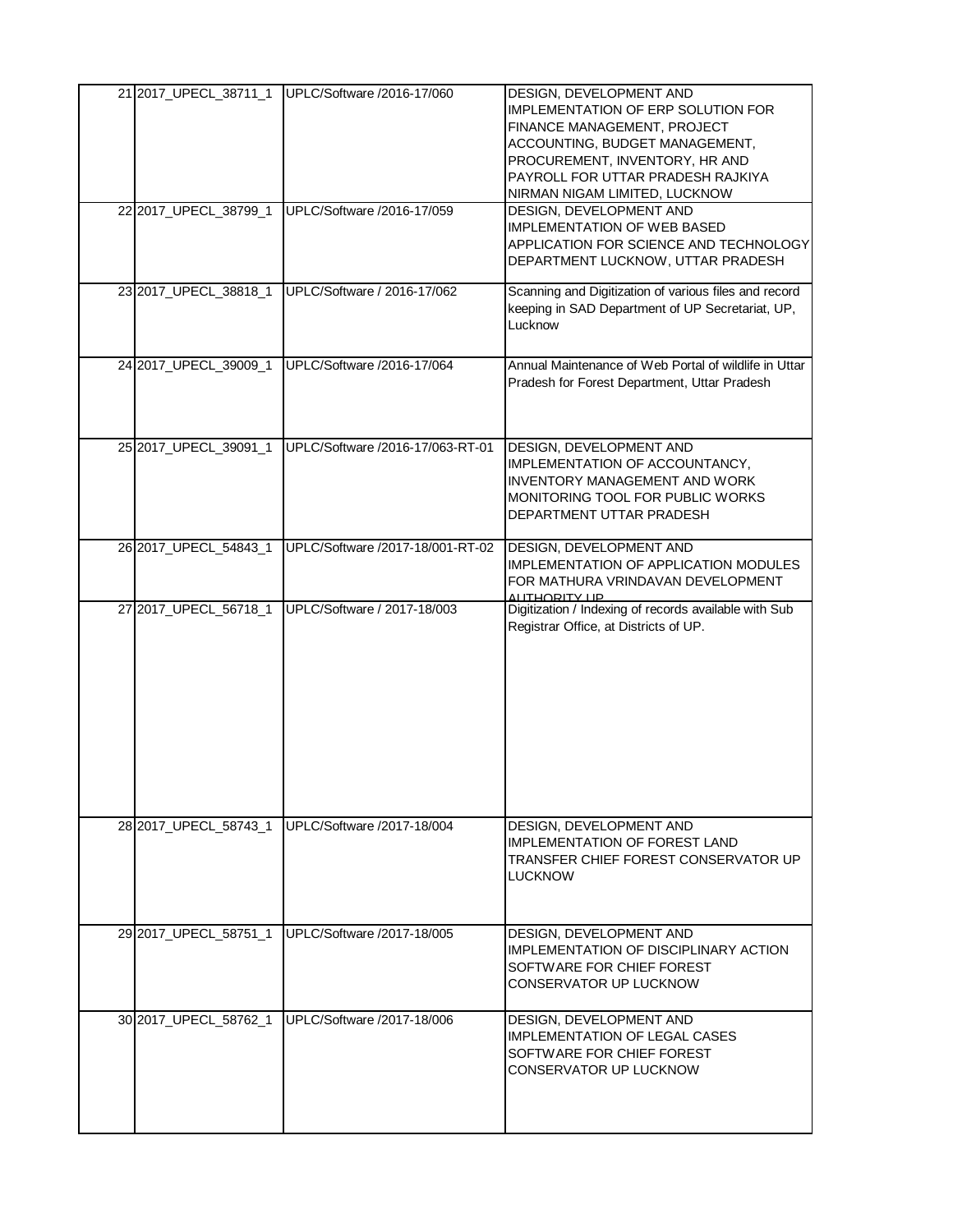|                       | 31 2017_UPECL_60332_1 UPLC/Software /2017-18/007 | DESIGN, DEVELOPMENT AND<br><b>IMPLEMENTATION OF WEB PORTAL FOR</b><br>LUCKNOW SMART CITY LIMITED                                                                                                                                          |
|-----------------------|--------------------------------------------------|-------------------------------------------------------------------------------------------------------------------------------------------------------------------------------------------------------------------------------------------|
| 32 2017_UPECL_63002_1 | UPLC/Software /2017-18/008                       | DESIGN, DEVELOPMENT AND<br>IMPLEMENTATION OF ACCOUNTS,<br>ADMINISTRATION AND OTHER SOFTWARE<br>MODULE FOR DR. RAM MANOHAR LOHIA                                                                                                           |
| 33 2017_UPECL_63023_1 | UPLC/Software /2017-18/009                       | WEB PORTAL RENOVATION AND<br>DEVELOPMENT OF CONTENT MANAGEMENT<br>SYSTEM FOR INFORMATION AND PUBLIC<br>RELATION DEPARTMENT, UTTAR PRADESH                                                                                                 |
| 34 2017_UPECL_65691_1 | UPLC/Software /2017-18/010                       | DESIGN, DEVELOPMENT, IMPLEMENTATION,<br>TRAINING AND OPERATIONAL SUPPORT FOR<br>ONLINE APPLICATION FOR DIFFERENT<br>SCHEMES OF DISTRICT MAGISTRATE,<br>ALIGARH, UTTAR-PRADESH                                                             |
| 35 2017_UPECL_78144_1 | UPLC/Software / 2017-18/011-RT-01                | Selection of Experienced Software Firm for Offline<br>Written Examination for Uttar Pradesh Higher<br><b>Education Service Commission</b>                                                                                                 |
| 36 2017 UPECL 78443 1 | UPLC/Software /2017-18/012                       | Request for Proposal for Design Development and<br>Hosting of Web Based Software of Fee Management<br>System for Veer Bahadur Singh Purvanchal<br>University, Jaunpur, UP.                                                                |
| 37 2017_UPECL_78625_1 | UPLC/Software /2017-18/014                       | UPDATION AND MAINTENANCE OF EXISTING<br>WEB PORTAL OF NRI DEPARTMENT UTTAR<br><b>PRADESH</b>                                                                                                                                              |
| 38 2017_UPECL_80545_1 | UPLC/Software / 2017-18/015                      | PROPOSAL FOR DIGITALIZATION OF RECORDS<br>OF REGISTRAR OFFICE FIRMS SOCIETIES AND<br>CHITS UTTAR PRADESH WITH DESIGN AND<br>DEVELOPMENT OF WEB BASED SOFTWARE<br>FOR RENEWAL, AMENDMENT AND<br><b>VERIFICATION OF SOCIETIES AND FIRMS</b> |
| 39 2017 UPECL 80973 1 | UPLC/Software /2017-18/017                       | UPDATION AND MAINTENANCE OF EXISTING<br>WEB PORTAL OF UTTAR PRADESH FOREST<br><b>CORPORATION</b>                                                                                                                                          |
| 40 2017 UPECL 81227 1 | UPLC/Software / 2017-18/018                      | PROPOSAL FOR DIGITALIZATION OF RECORDS<br>IN PANCHAYATI RAJ DEPARTMENT UTTAR<br>PRADESH AS PILOT PROJECT IN THE FIVE<br>DISTRICTS LIKE MEERUT, ETAWAH, BAHRAICH,<br><b>BANDA AND GHAZIPUR</b>                                             |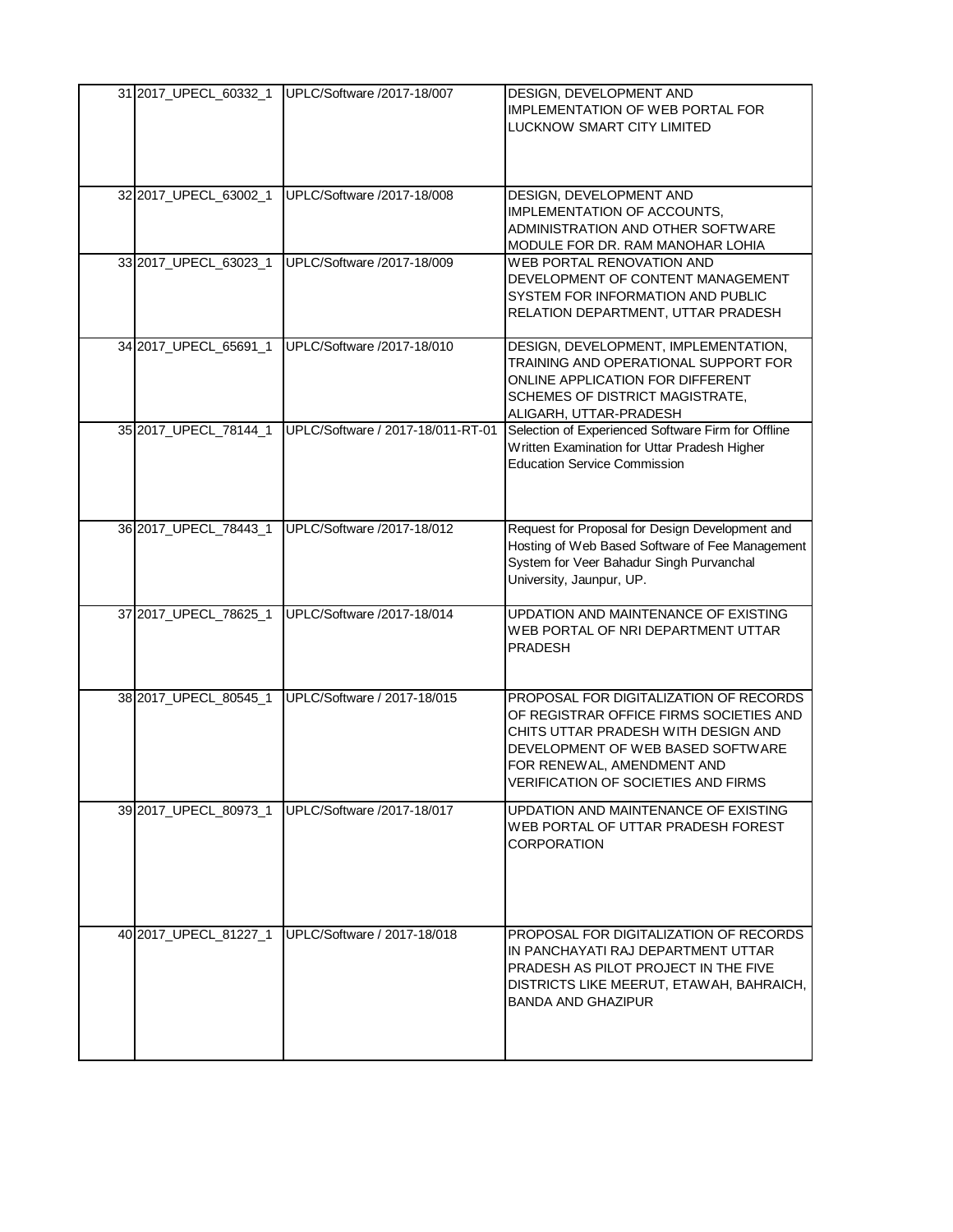| 41 2017_UPECL_81281_1 | UPLC/Software /2017-18/013-RT-01                  | Request for Proposal FOR HOSTING IASP ON ON-<br>LINE PROPERTY MODULE IN EXTERNAL DATA<br>CENTER (WEB CLOUD)                                                                                                               |
|-----------------------|---------------------------------------------------|---------------------------------------------------------------------------------------------------------------------------------------------------------------------------------------------------------------------------|
| 42 2017_UPECL_85839_1 | UPLC/Software / 2017-18/020                       | Design, development and implementation of GIS<br>based Property Tax and Customized MIS Application<br>Software work for Nagar Palika Parishad, Jalalpur,<br>Ambedkar Nagar (UP).                                          |
| 43 2017_UPECL_87176_1 | UPLC/Software / 2017-18/021                       | Design, development and implementation of Web<br>Portal and MIS Software work for Nagar Palika<br>Parishad, Jalalpur (UP).                                                                                                |
| 44 2017_UPECL_87155_1 | UPLC/Software /2017-18/016-RT-03                  | Design, Development and Implementation of Web<br>Application Software and MIS Mobile Application to<br>Online the Schemes for Uttar Pradesh Fisheries<br>Department                                                       |
| 45 2017_UPECL_90502_1 | UPLC/Software /2017-18/022                        | Request for Proposal FOR VPS M SSD CLOUD<br><b>SERVER</b>                                                                                                                                                                 |
| 46 2017_UPECL_92059_1 | UPLC/Software /2017-18/023                        | Request for Proposal FOR Design, Development and<br>Implementation of System to Capture Performance<br>Points to Develop KPI based Dashboard for Chief<br>Forest Conservator, U.P. Lucknow.                               |
| 47 2017_UPECL_93291_1 | UPLC/Software /2017-18/024                        | Request for Proposal FOR Design, Development and<br>Implementation of Road Cutting Automation (RCA)<br>for PWD Lucknow (UP).                                                                                              |
|                       | 48 2017_UPECL_94959_1 UPLC/Software / 2017-18/024 | Design, development and implementation of Bottle<br>tracking system and Configuration of hardware and<br>associated tasks for Excise department (UP)                                                                      |
| 49 2017_UPECL_94961_1 | UPLC/Software /2017-18/025                        | Design, Development and Implementation of Web<br>Aplication for on-line collection of MPR from all<br>Development Authorities and U.P. Housing Board for<br>Awas Bandhu, Department of Housing and Urban<br>Planning, UP. |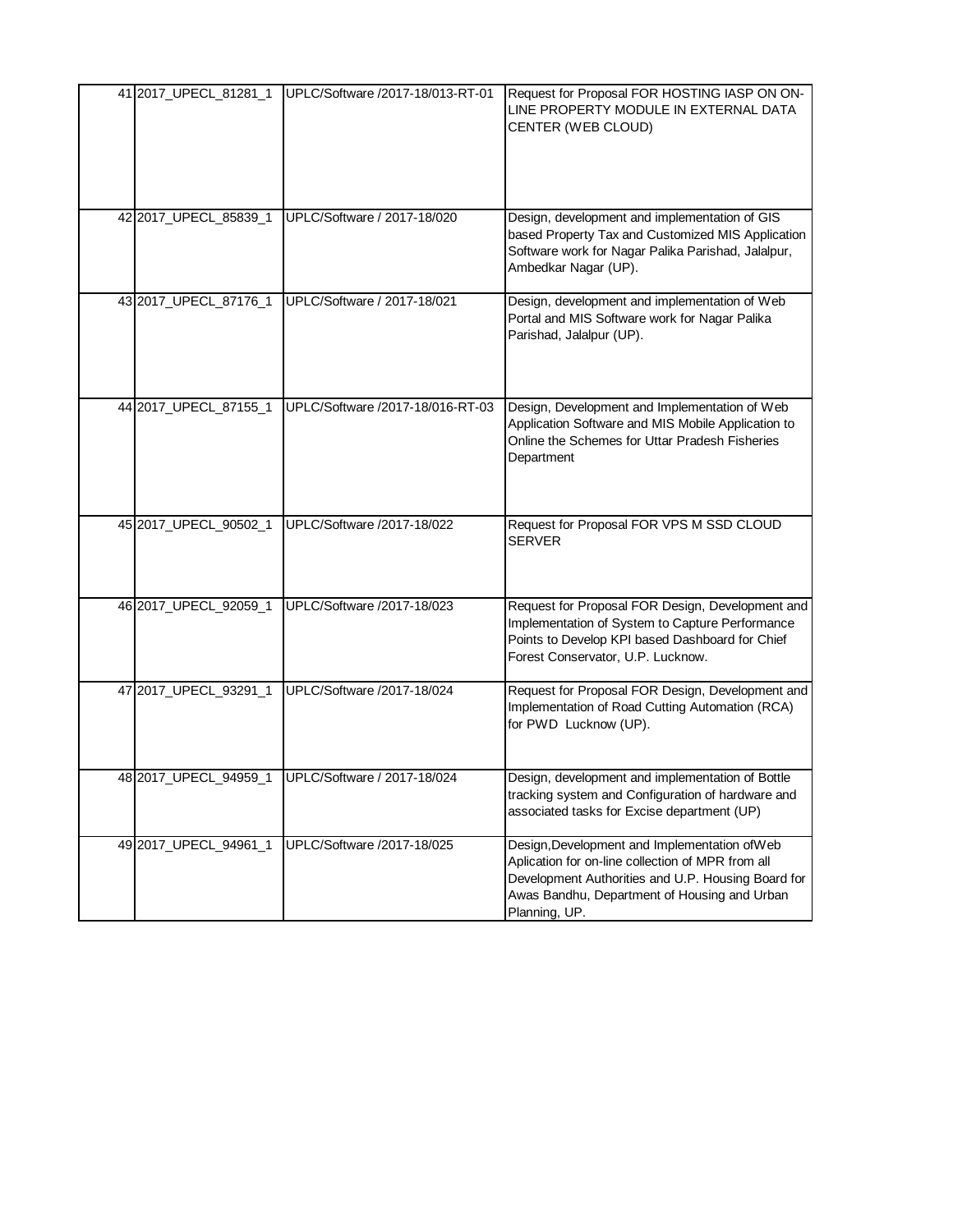## **Dct-2016 to 01-Oct-2017**

| <b>No. of Bidder</b>                                                                                                                                                  | <b>L1 Bidder</b>              | <b>L1 Price</b> |
|-----------------------------------------------------------------------------------------------------------------------------------------------------------------------|-------------------------------|-----------------|
| 1. Marg Softwre Solutions<br>2. Medhaj Techno Concept<br><b>Private Limited</b>                                                                                       |                               |                 |
|                                                                                                                                                                       | <b>Marg Softwre Solutions</b> | 4675000         |
| 1. Marg Softwre Solutions<br>2. Medhaj Techno Concept<br><b>Private Limited</b>                                                                                       |                               |                 |
| 1. ACME Digitek Solutions                                                                                                                                             | Medhaj Techno Concept Priva   | 38065000        |
| Pvt I td<br>2. Marg Softwre Solutions 3.<br><b>Wonder Point Creative</b><br><b>Solutions Private Limited</b>                                                          |                               |                 |
| 1. DMR INFOSYSTEM                                                                                                                                                     | Marg Softwre Solutions        | 1864725         |
| PRIVATE LIMITED<br>2. Goodwill Communication<br>3. M/S M.G. ERECTORS                                                                                                  |                               |                 |
| 1. Digitronix Infosys                                                                                                                                                 | <b>Goodwill Communication</b> | 1052250         |
| 2. DMR INFOSYSTEM<br>PRIVATE LIMITED                                                                                                                                  | Digitronix Infosys            | 2081730         |
| 1. ACME Digitek Solutions                                                                                                                                             |                               |                 |
| Pvt Ltd<br>2. Marg Softwre Solutions 3.<br>Prosix Softron Pvt. Ltd.                                                                                                   |                               |                 |
|                                                                                                                                                                       | Prosix Softron Pvt. Ltd.      | 2413850         |
| 1. ACME Digitek Solutions<br>Pvt Ltd<br>2. Marg Softwre Solutions<br>3. THINK COMPUTERS                                                                               |                               |                 |
|                                                                                                                                                                       | THINK COMPUTERS               | 1567450         |
| 1. Abhitech IT Solutions<br><b>Private Limited</b><br>2. ACME Digitek Solutions<br>Pvt Ltd<br>3. BUSINESS                                                             |                               |                 |
| <b>INNOVATION</b>                                                                                                                                                     | <b>Abhitech IT Solutions</b>  | 4424625         |
| 1. Digitext Technologies<br>India Pvt Ltd<br>2. Digitronix Infosys<br>3. Marg Softwre Solutions                                                                       |                               |                 |
| 1. BUSINESS                                                                                                                                                           | Digitronix Infosys            | 1874508         |
| <b>INNOVATION</b><br>2. Management Control<br>Systems Pvt. Ltd.<br>3. Manipal Technologies<br>Limited<br>4. Wonder Point Creative<br><b>Solutions Private Limited</b> |                               |                 |
|                                                                                                                                                                       | Management Control System     | 21.85           |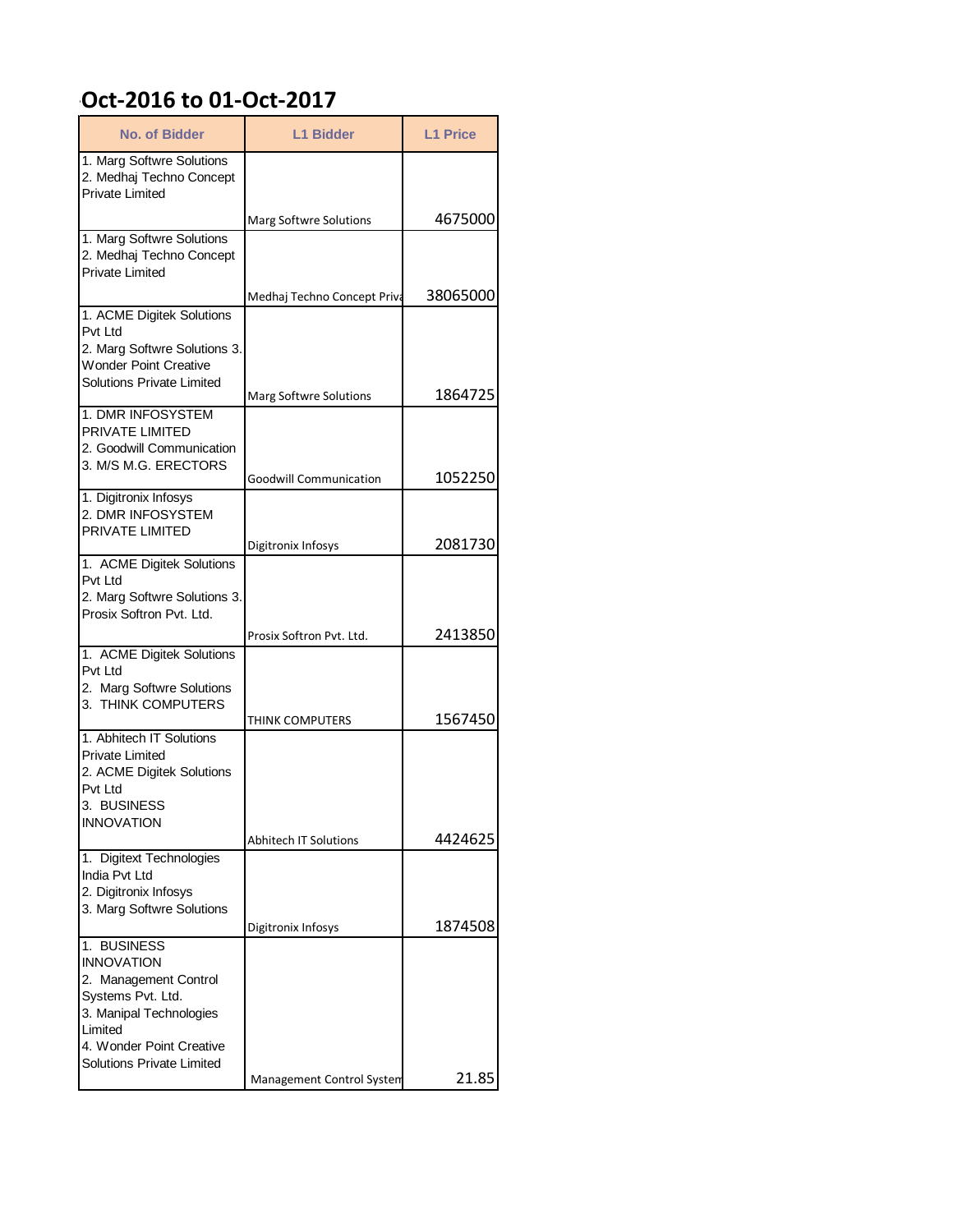| 1. Autocratic Technosoft    |                               |         |
|-----------------------------|-------------------------------|---------|
| Pvt. Ltd.                   |                               |         |
| 2. Omninet Technologies     |                               |         |
| Pvt Ltd                     |                               |         |
| 3. Prosix Softron Pvt. Ltd. |                               |         |
|                             |                               |         |
|                             | Omninet Technologies Pvt Ltd  | 2957800 |
| 1. CYFUTURE INDIA           |                               |         |
| PRIVATE LTD                 |                               |         |
| 2. M/S Mentor Infotech      |                               |         |
| 3. Omninet Technologies     |                               |         |
| Pvt Ltd 4. Prosix Softron   |                               |         |
| Pvt. Ltd.                   |                               |         |
|                             |                               |         |
|                             | Prosix Softron Pvt. Ltd.      | 1077550 |
| 1. CYFUTURE INDIA           |                               |         |
| <b>PRIVATE LTD</b>          |                               |         |
| 2. Goodwill Communication   |                               |         |
| 3. ICONMA Professional      |                               |         |
| Services and Solutions      |                               |         |
| Private Limited             |                               |         |
| 4. MAA VAISHNO              |                               |         |
| CONSTRUCTION                |                               |         |
|                             |                               |         |
|                             | <b>MAA VAISHNO CONSTRUCTI</b> | 1690500 |
| 1. Goodwill Communication   |                               |         |
| <b>MAA VAISHNO</b><br>2.    |                               |         |
| <b>CONSTRUCTION</b>         |                               |         |
|                             |                               |         |
|                             | MAA VAISHNO CONSTRUCTI        | 276000  |
| 1. Abhitech IT Solutions    |                               |         |
| <b>Private Limited</b>      |                               |         |
| 2. ACME Digitek Solutions   |                               |         |
| Pvt Ltd                     |                               |         |
| 3. MAA VAISHNO              |                               |         |
| CONSTRUCTION                |                               |         |
|                             |                               | 1403000 |
|                             | ACME Digitek Solutions Pvt Lt |         |
| 1. Computer Kendra          |                               |         |
| 2. CYFUTURE INDIA           |                               |         |
| <b>PRIVATE LTD</b>          |                               |         |
| 3. Digitronix Infosys       |                               |         |
| 4. Marg Softwre Solutions   |                               |         |
|                             | Computer Kendra               | 3593750 |
| 1. Digitext technology      |                               |         |
| 2. Marg Softwre Solutions   |                               |         |
|                             |                               |         |
|                             |                               |         |
|                             | Digitext technology           | 1911300 |
| 1. Computer Kendra          |                               |         |
| 2. Digitronix Infosys       |                               |         |
|                             |                               |         |
| 3. Marg Softwre Solutions   |                               |         |
|                             |                               |         |
|                             | <b>Marg Softwre Solutions</b> | 1473725 |
| 1. ACME Digitek Solutions   |                               |         |
| Pvt Ltd                     |                               |         |
| 2. Skan Netcommunications   |                               |         |
|                             |                               |         |
| <b>Technology Pvt Ltd</b>   |                               |         |
| 3. Transcend Infosystems    |                               |         |
| <b>Private Limited</b>      |                               |         |
|                             | Transcend Infosystems Privat  | 747850  |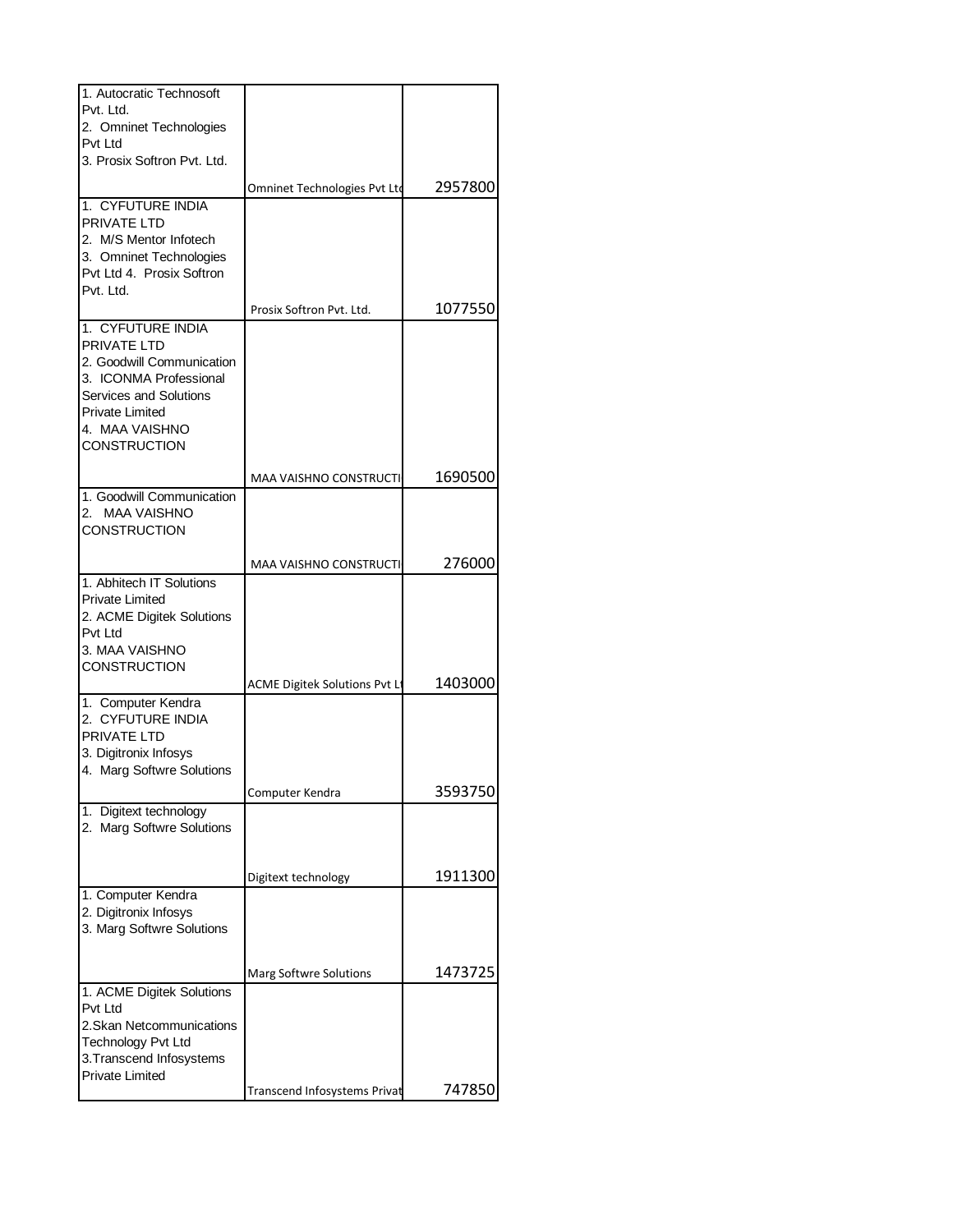| 1. CSM Technologies                                 |                              |           |
|-----------------------------------------------------|------------------------------|-----------|
| <b>Private Limited</b>                              |                              |           |
| 2. Marg Softwre Solutions 3.                        |                              |           |
| North Shore Technologies                            |                              |           |
| <b>Private Limited</b>                              |                              |           |
|                                                     |                              |           |
|                                                     | North Shore Technologies Pr  | 49799995  |
| 1. Marg Softwre Solutions 2.<br>M/S Mentor Infotech |                              |           |
| 3. Prosix Softron Pvt. Ltd.                         |                              |           |
|                                                     |                              |           |
|                                                     | Mentor Infotech              | 3516700   |
| 1. Digitronix Infosys                               |                              |           |
| 2. Wonder Point Creative                            |                              |           |
| <b>Solutions Private Limited</b>                    |                              |           |
|                                                     | Digitronix Infosys           | 207008.51 |
| 1. A SQUARE                                         |                              |           |
| 2. CYFUTURE INDIA                                   |                              |           |
| PRIVATE LTD                                         |                              |           |
| 3. Invetech Solutions LLP                           |                              |           |
|                                                     | A SQUARE                     | 171677.75 |
| 1. Eighteen Pixels India                            |                              |           |
| Private Limited 2. Skan                             |                              |           |
| Netcommunications                                   |                              |           |
| <b>Technology Pvt Ltd</b>                           |                              |           |
| 3. TRENDSETTERZ IT                                  |                              |           |
| SERVICES PVT LTD                                    | TRENDSETTERZ IT SERVICES P   | 2840500   |
| 1. M/S Mentor Infotech 2.                           |                              |           |
| Prosix Softron Pvt. Ltd.                            |                              |           |
|                                                     |                              | 6037500   |
|                                                     | Mentor Infotech              |           |
| 1. BSN INFOTECH                                     | 1. System Service Station,   |           |
| PRIVATE LIMITED                                     | 2. Marg Softwre              |           |
| 2. BUSINESS                                         | Solutions, 3. Management     |           |
| <b>INNOVATION</b>                                   | Control Systems Pvt. Ltd     |           |
| 3. Management Control                               |                              |           |
| Systems Pvt. Ltd.                                   |                              |           |
| 4. Marg Softwre Solutions 5.                        |                              |           |
| Medhaj Techno Concept                               |                              |           |
| <b>Private Limited</b>                              |                              |           |
| 6. System Service Station 7.                        |                              |           |
| <b>Wonder Point Creative</b>                        |                              |           |
| <b>Solutions Private Limited</b>                    |                              | 0.88      |
| 1. Abhitech IT Solutions                            | <b>Abhitech IT Solutions</b> | 3162500   |
| Private Limited 2. M/S                              | <b>Private Limited</b>       |           |
| Mentor Infotech 3. Wonder                           |                              |           |
| <b>Point Creative Solutions</b>                     |                              |           |
|                                                     |                              |           |
| <b>Private Limited</b>                              |                              |           |
|                                                     |                              |           |
| 1. Abhitech IT Solutions                            | <b>Abhitech IT Solutions</b> | 299000    |
| Private Limited 2.                                  | <b>Private Limited</b>       |           |
| <b>Transcend Infosystems</b>                        |                              |           |
| <b>Private Limited</b>                              |                              |           |
|                                                     |                              |           |
| 1. Abhitech IT Solutions                            | <b>Abhitech IT Solutions</b> | 322000    |
| Private Limited 2.                                  | <b>Private Limited</b>       |           |
| Transcend Infosystems                               |                              |           |
| Private Limited 3. Wonder                           |                              |           |
| <b>Point Creative Solutions</b>                     |                              |           |
| <b>Private Limited</b>                              |                              |           |
|                                                     |                              |           |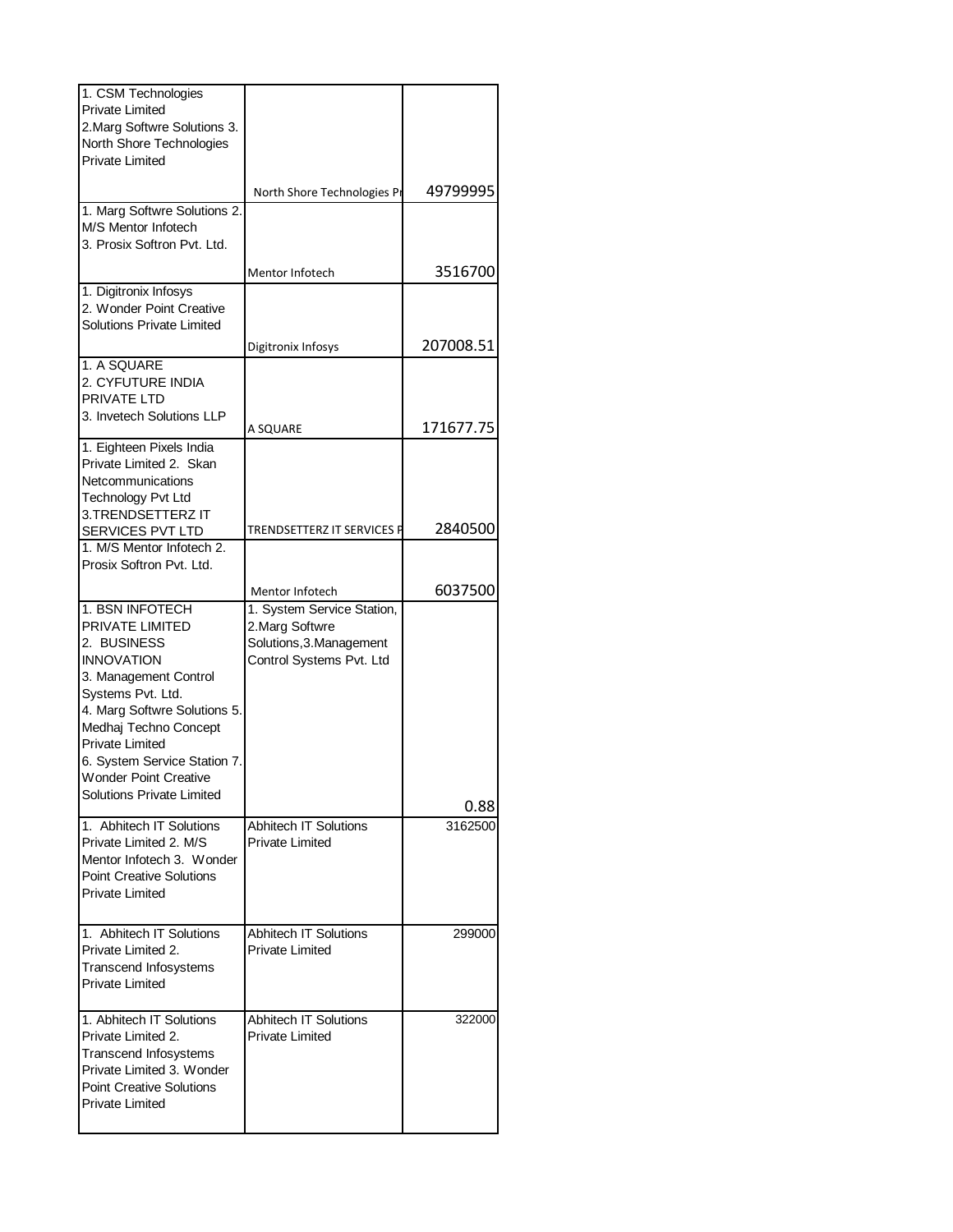| 1. Abhitech IT Solutions                                      | <b>Wonder Point Creative</b>        | 258750.00 |
|---------------------------------------------------------------|-------------------------------------|-----------|
| Private Limited 2 Marg                                        | Solutions Private Limited           |           |
| Softwre Solutions 3.                                          |                                     |           |
| <b>Wonder Point Creative</b>                                  |                                     |           |
| <b>Solutions Private Limited</b>                              |                                     |           |
| 1. BUSINESS                                                   | <b>Wonder Point Creative</b>        | 4956500   |
| <b>INNOVATION</b>                                             | Solutions Private Limited           |           |
| 2. Wonder Point Creative                                      |                                     |           |
| Solutions Private Limited                                     |                                     |           |
| 1. Goodwill Communication                                     | <b>TRENDSETTERZ IT</b>              | 1991800   |
| 2. J.K.Technosoft Limited<br>3. TRENDSETTERZ IT               | <b>SERVICES PVT LTD</b>             |           |
| SERVICES PVT LTD                                              |                                     |           |
|                                                               |                                     |           |
| 1. Marg Softwre Solutions 2.                                  |                                     |           |
| M/S Mentor Infotech                                           |                                     |           |
| 3. Wonder Point Creative                                      |                                     |           |
| Solutions Private Limited                                     | Marg Softwre Solutions              | 2913410   |
| 1. Digitext Technologies                                      |                                     |           |
| India Pvt Ltd 2. Marg                                         |                                     |           |
| Softwre Solutions 3. TATA                                     |                                     |           |
| <b>Consultancy Services</b>                                   |                                     |           |
| Limited                                                       | <b>TATA Consultancy Services L</b>  | 200       |
| 1. BUSINESS                                                   |                                     |           |
| <b>INNOVATION</b><br>2.                                       |                                     |           |
| Digitronix Infosys                                            |                                     |           |
| 3. Wonder Point Creative                                      |                                     |           |
| <b>Solutions Private Limited</b><br>1. APV India Pvt. Ltd. 2. | <b>Wonder Point Creative Soluti</b> | 6558500   |
| <b>CYFUTURE INDIA</b>                                         |                                     |           |
| PRIVATE LTD 3. Invetech                                       |                                     |           |
| <b>Solutions LLP</b>                                          |                                     |           |
|                                                               | APV India Pvt. Ltd                  | 165000    |
| 1. Management Control                                         |                                     |           |
| Systems Pvt. Ltd. 2. Skan                                     |                                     |           |
| Netcommunications<br>Technology Pvt Ltd 3.                    |                                     |           |
| <b>Wonder Point Creative</b>                                  |                                     |           |
| <b>Solutions Private Limited</b>                              |                                     |           |
|                                                               | Wonder Point Creative Soluti        | 45002.2   |
| 1. ACME Digitek Solutions<br>Pvt Ltd 2. Skan                  |                                     |           |
| Netcommunications                                             |                                     |           |
| Technology Pvt Ltd 3.                                         |                                     |           |
| Transcend Infosystems                                         |                                     |           |
| <b>Private Limited</b>                                        |                                     |           |
|                                                               | Transcend Infosystems Privat        | 390000    |
| 1. BUSINESS                                                   |                                     |           |
| <b>INNOVATION 2. LRM</b>                                      |                                     |           |
| CONSULTANT 3. Marg                                            |                                     |           |
| Softwre Solutions 4. SAI<br>BPO SERVICES LTD. 5.              |                                     |           |
| System Service Station 6.                                     |                                     |           |
| <b>Wonder Point Creative</b>                                  |                                     |           |
| Solutions Private Limited                                     | SAI BPO SERVICES LTD                | 1.05      |